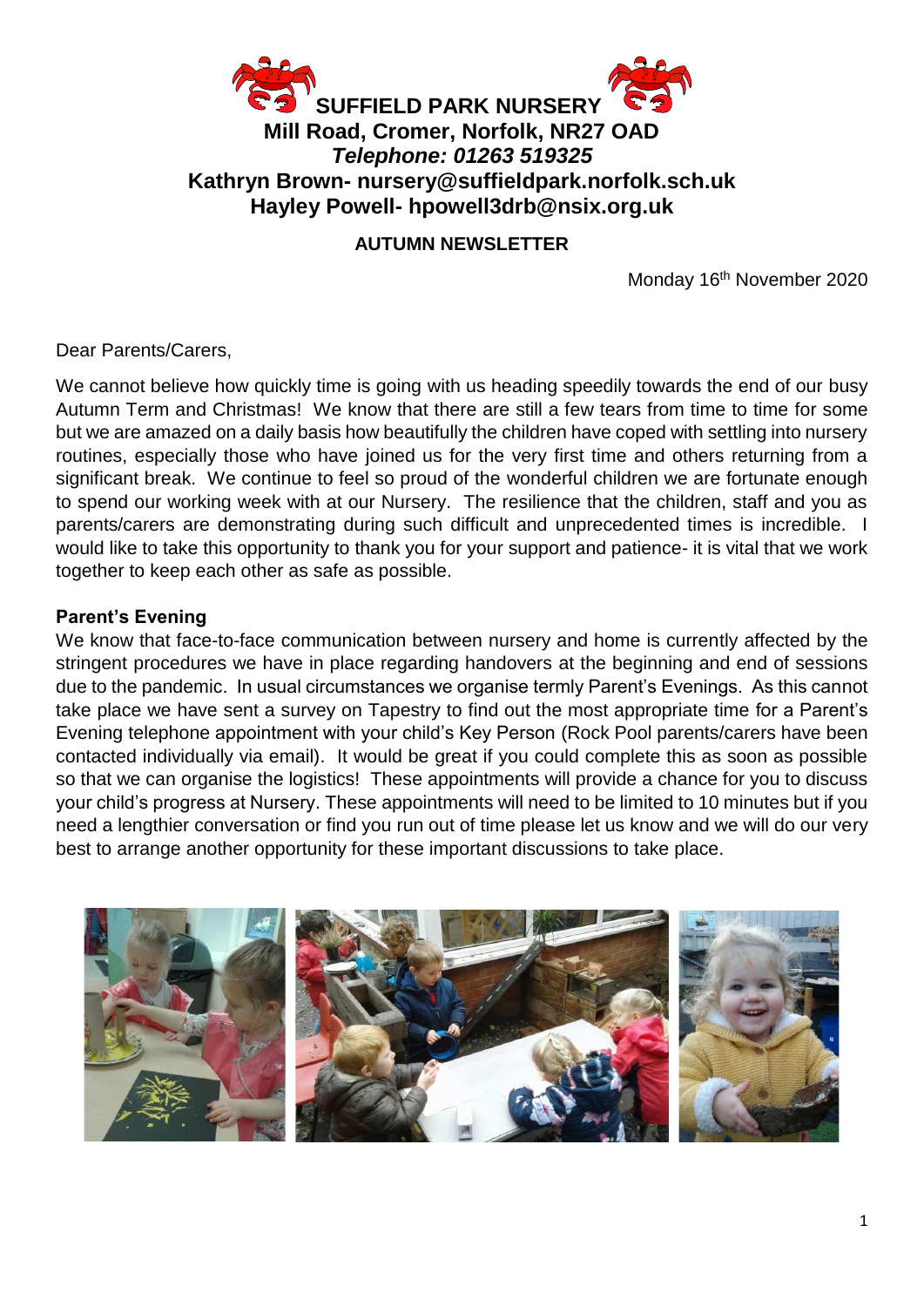### **Contingency Plans**

We are extremely grateful to all those who have completed and returned the information requested regarding your key worker status. This will help us in the event that we are forced to make the difficult decision to partially close our nursery on a given day in response to any Covid related staffing issues. Our nursery operates in line with statutory guidance regarding adult to child ratio requirements. If any of our staff need to isolate as part of their own household/support bubble the ability to safely provide some nursery sessions could be affected. In this event, we will endeavour to contact affected families at the earliest opportunity via text or telephone call to inform them of any changes. If you have any worries please do get in touch with Kathryn or Hayley via telephone or email.

#### **Support**

#### Nursery Parent Support Advisor

Whilst all our staff are very happy to support parents/carers, we are very fortunate at the nursery to have our lovely Nursery Parent Support Advisor, Emmalene Chisholm who is on hand to provide advice and support to our parents/carers. She has a wealth of expertise coming from a Children's Nursing and Health Visiting background. Her working days are Mondays, Wednesdays and Fridays and whilst we are currently avoiding any face-to-face meetings wherever possible, she is available via telephone or email using the following contact details:

Nursery Mobile- 07470671183

Email- [echisholm4yr8@nsix.org.uk](mailto:echisholm4yr8@nsix.org.uk)

# Just one Number 0800 800 0088





Just One Number

There is a huge range of helpful support and advice that can be found on the NHS Just One Number website:<https://www.justonenorfolk.nhs.uk/our-services/just-one-number-and-parentline> or you can contact the Heath Visiting team on 0300 300 0123



**Please don't let little worries grow- always get in touch and we will do our best to help and support you.**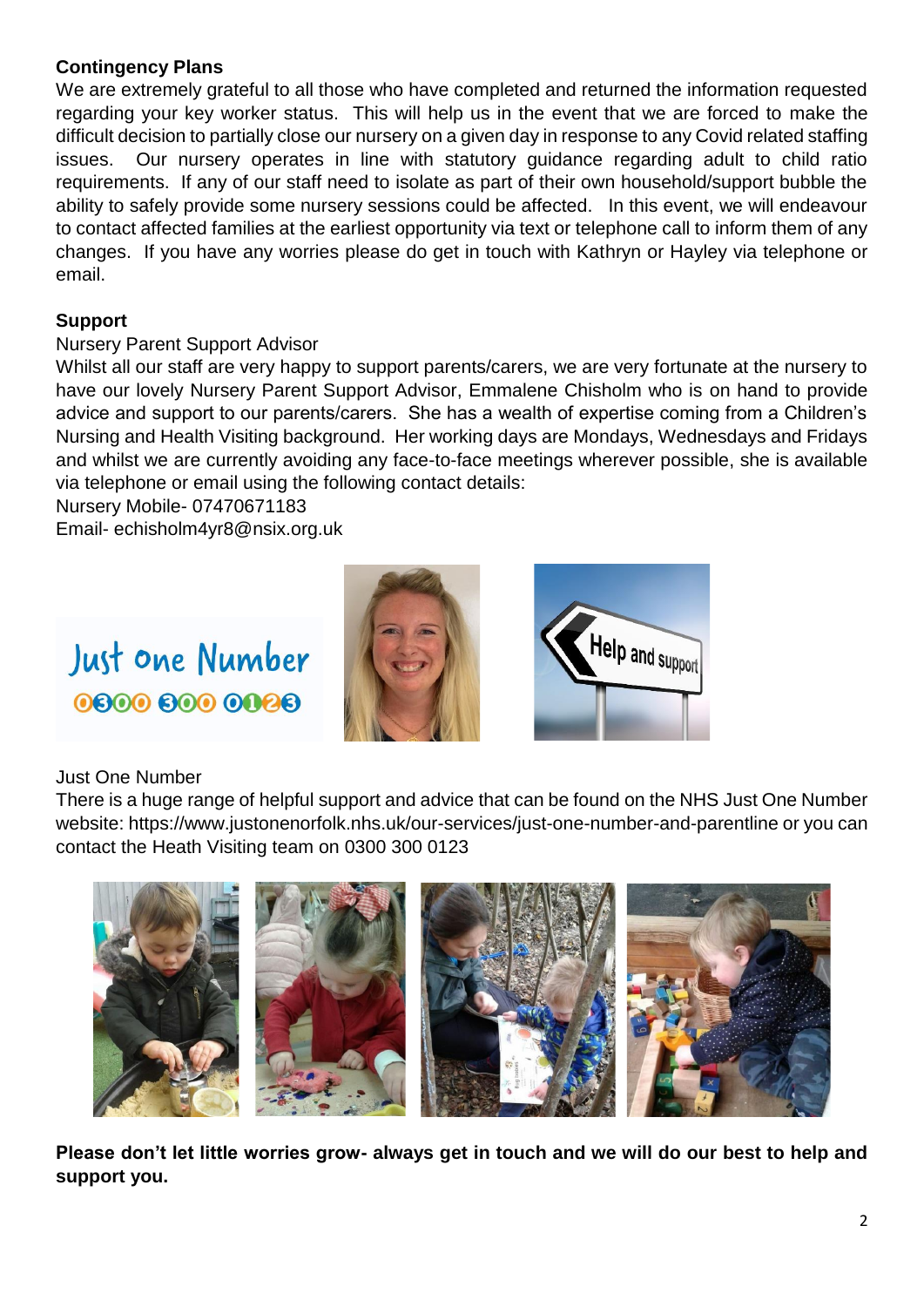#### **Christmas**

We know that Christmas is going to feel very different for us all this year and we are disappointed that all of our usual events that we ordinarily invite parents to attend will have to go ahead behind closed doors. Please be assured that our team are planning many special opportunities for the children over the festive period and we will share these with you the best we can on Tapestry.

#### **Tapestry Help!**

We know that most of our families are regularly accessing and contributing to their children's Learning Journey on Tapestry- thank you all for this. If you are yet to log in or are experiencing problems, please let us know and we will do our best to help. Focus Child Planning:

Many of you will already be aware that we need your help in order to provide the most meaningful and exciting learning opportunities for your child at Nursery. You know your child better than anyone and you can expect to be contacted regularly on Tapestry by staff asking for your help. Whilst staff continually respond to the interests of children in any given moment during their time with us we also use a 'Focus Child' approach to our planning. Staff will inform you on Tapestry that your child will be the 'Focus Child' for a specific week, when we will plan for their particular interests and needs. You will be asked to tell us about what your child is particularly interested in so that we can ensure their interests and fascinations can be incorporated into our planning. We are extremely grateful to all those who have helped us so far this term, adding valuable information to Tapestry about your child. We would really like to improve on last half term's parental response rate in each of our rooms. Here are the response rates for parents contacted last half term in each room:

The Rock Pool- 70% The Coral Reef- 57% The Deep Blue Sea- 56% The Lagoon- 76%



#### **Clothing**

Now that the weather is getting cooler it is really important that your child attends Nursery in sufficient clothing to keep them warm- layers are best. This is particularly important in The Coral Reef, The Deep Blue Sea and The Lagoon as the doors are open throughout the sessions and children are encouraged to spend time outdoors whatever the weather. As most children are now bringing in more clothing such as wellies, all in one suits, coats, hats and gloves it is easy for us to get in a muddle if their belongings are not clearly named. Please help us to help you by ensuring you name their clothing- we know that it is frustrating when things go missing.